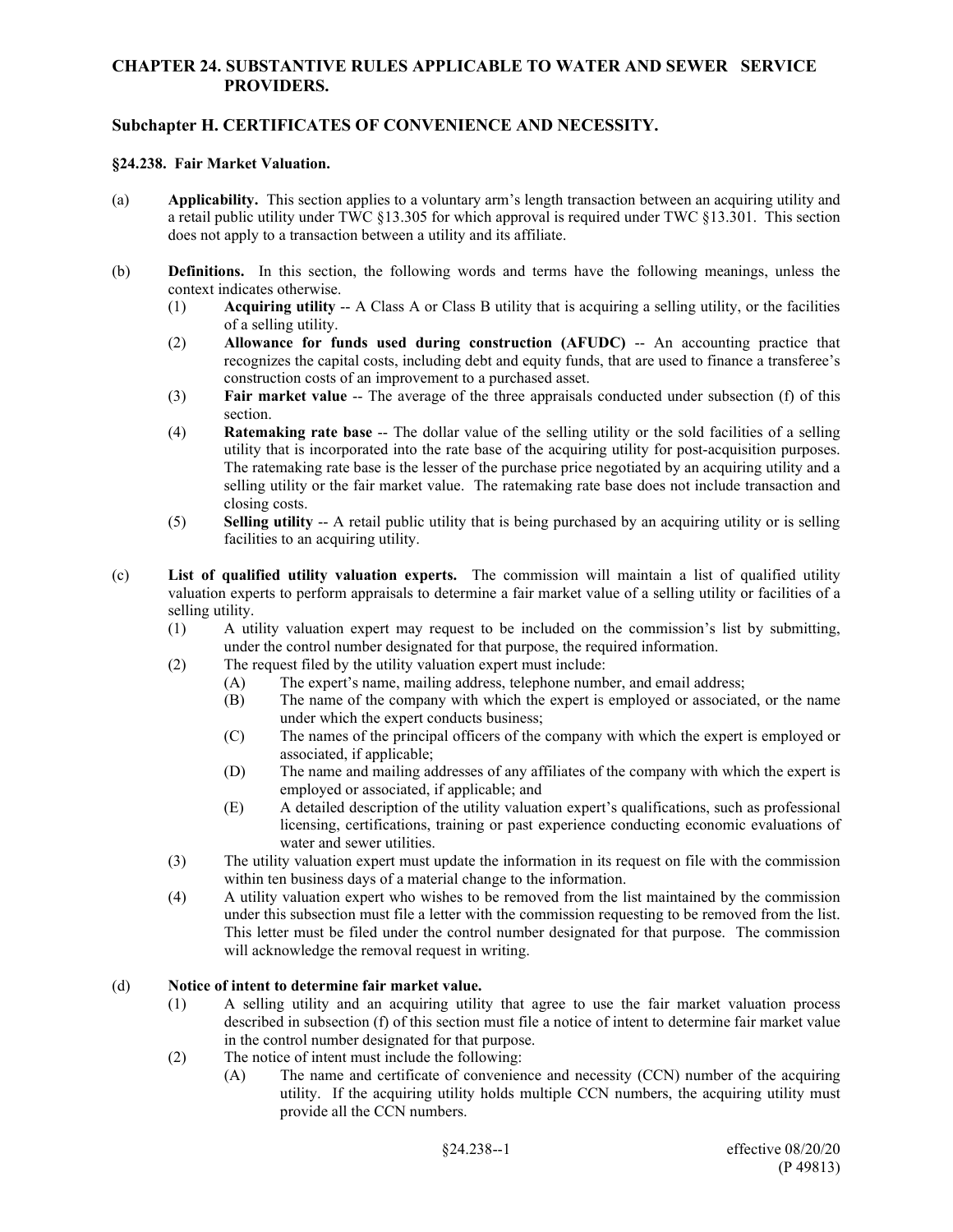- (B) The name and contact information of the acquiring utility's representative.
- (C) The number of connections served by the acquiring utility.
- (D) The name and CCN number of the selling utility.
- (E) The name and contact information of the selling utility's representative.
- (F) The number of connections served by the selling utility.
- (G) The estimated closing date of the planned acquisition.
- (H) A list of the utility valuation experts on the commission's list of qualified experts who, as of the date of the notice of intent, are precluded under subsection (e)(2)(B) of this section from performing an appraisal of the transaction.
- (3) The notice of intent must not include the purchase price agreed upon by the acquiring utility and the selling utility.

### (e) **Selection of utility valuation experts.**

- (1) The commission's executive director or the executive director's designee will select three utility valuation experts from the list maintained under subsection (c) of this section no later than 30 days after the filing of a notice of intent to determine fair market value that meets the requirements of subsection (d) of this section.
- (2) The utility valuation experts selected under paragraph (1) of this subsection may not:
	- (A) derive material or financial benefit from the sale other than fees for services rendered;
		- (B) be or have been within the year preceding the date the service contract is executed a director, officer, or employee of the acquiring utility or the selling utility or an immediate family member of a director, officer, or employee of the acquiring utility or the selling utility; or
		- (C) have received compensation under a contract for consulting or other services with the acquiring or selling utility, or executed a contract for consulting or other services with the acquiring or selling utility, within the year preceding the date the utility valuation expert is selected.
- (3) The commission's executive director or the executive director's designee will base the selection of utility valuation experts on the following:
	- (A) Qualifications of the utility valuation expert.
	- (B) Availability of the utility valuation expert during the required time frame.<br>(C) Absence of conflicts of interest described in paragraph (2) of this subsection
	- Absence of conflicts of interest described in paragraph  $(2)$  of this subsection.
	- (D) Other factors relevant to a utility valuation expert's ability to perform an appraisal under this section.
- (4) The acquiring utility must contract directly with the selected utility valuation experts and the commission will not be a party to the contract. Subsection  $(k)(2)$  of this section, which limits the amount of transaction and closing costs that may be recovered in rates, does not apply to the fees for service agreed to in the contract. If the acquiring utility and any of the utility valuation experts selected under subsection  $(e)(1)$  of this subsection are unable to reach agreement on the terms and conditions for performing the appraisal, including the amount of the service fee, the acquiring utility or utility valuation expert may submit a request for selection of a different utility valuation expert under the control number designated for that purpose. If the commission's executive director or the executive director's designee selects a different utility valuation expert, the time period for all utility valuation expert to submit a report under subsection  $(f)(5)$  of this section begins when the different utility valuation expert is selected.

### (f) **Determination of fair market value**.

- (1) The three utility valuation experts selected under subsection (e) of this section jointly must retain a licensed engineer to conduct an assessment of the tangible assets of the selling utility or the facilities to be sold to the acquiring utility.
	- (A) The engineer may not be or have been within one year preceding the date the service contract is executed a director, officer, or employee of the acquiring utility or the selling utility or an immediate family member of a director, officer, or employee of the acquiring utility or the selling utility.
	- (B) The engineer must provide the following information to the valuation experts: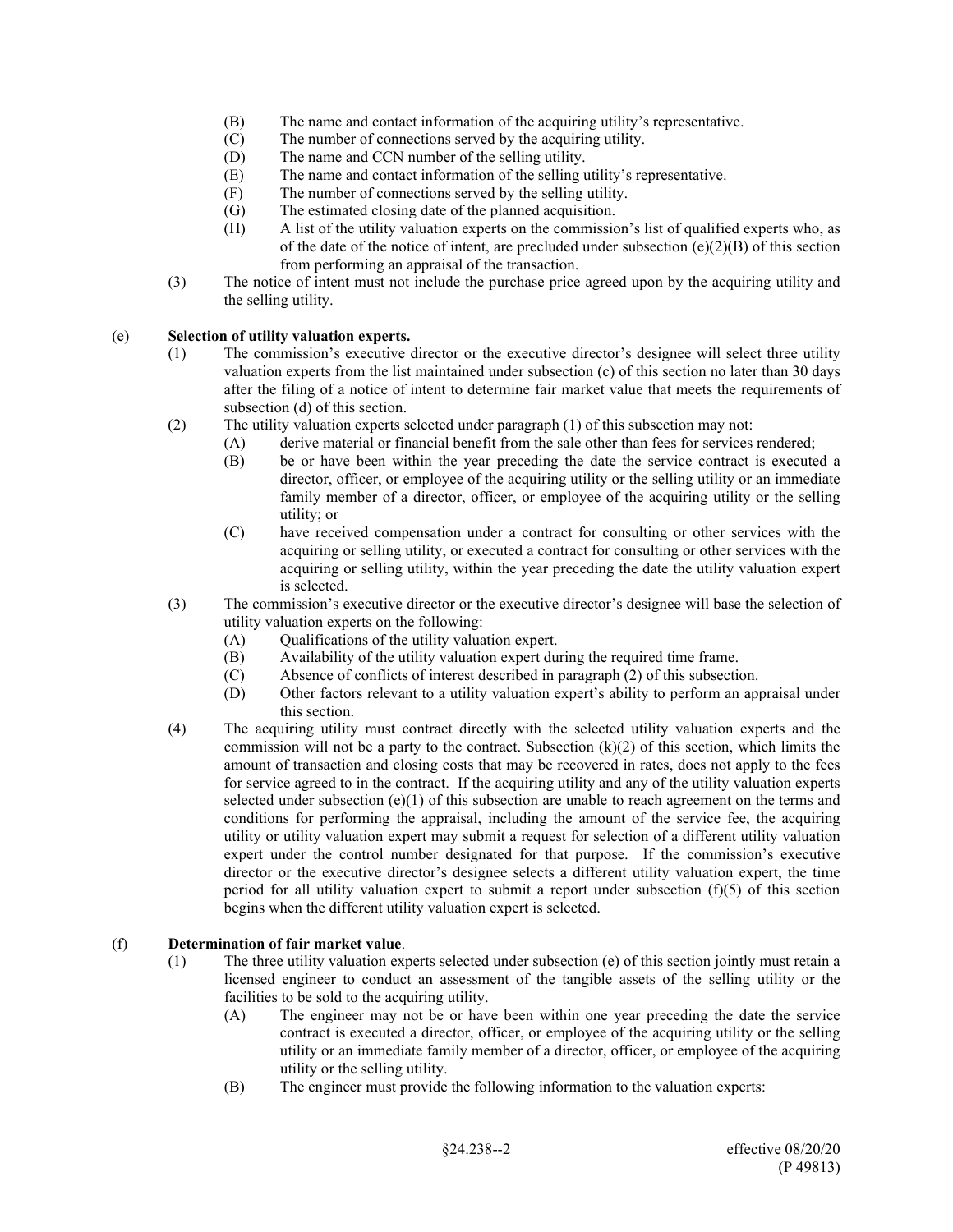- (i) Qualifications that demonstrate the engineer's ability to provide the requested assessment;
- (ii) The engineer's fees for other similar assessments; and
- (iii) Other relevant information requested by the utility valuation experts.
- (C) The engineer's assessment must include a separate assessment for each type of facility based on the applicable National Association of Regulatory Utility Commissioners (NARUC) account for the facility.
- (D) The fee charged by the engineer must be shared and paid equally by the three utility valuation experts and may be included as part of the utility valuation expert compensation under subsection (k) of this section.
- (2) Each utility valuation expert must perform an independent appraisal of the selling utility, including the valuation of intangible assets as appropriate, in compliance with Uniform Standards of Professional Appraisal Practice, using the cost, market, and income approaches in accordance with subsections (g) through (i) of this section.
- (3) The appraisal must not take into account the original sources of funding, including developer contributions or customer contributions in aid of construction, for any of the utility plant that is assessed by the engineer or the utility valuation experts.
- (4) The appraisal must not take into account the purchase price negotiated by the acquiring utility and the selling utility or methodologies or process used to arrive at the purchase price.
- (5) Each utility valuation expert must submit a completed report to the acquiring utility and the selling utility no later than 120 days after the date the commission's executive director or the executive director's designee selects the utility valuation expert under subsection (e) of this section. Before the submission of the report, the acquiring and selling utilities must review the report for mathematical and factual errors, and notify the utility valuation expert of any mathematical any factual errors they identify. The utility valuation expert may promptly revise the report in response to the utilities' notification.
- (6) The ratemaking rate base established under this section will be the rate base for the system or facilities acquired in the transaction. Nothing in this section alters the requirements for multiple system consolidation in §24.25(k) of this title, relating to Form and Filing of Tariffs.

## (g) **Cost approach.**

- (1) A cost approach appraisal performed under this section must be based on one of the following:
	- (A) the investment required to replace or reproduce future service capability; or
	- (B) the original cost of the facilities as adjusted for depreciation.
- (2) A cost approach appraisal performed under this section must:
	- (A) incorporate the results of the assessment performed by the engineer selected under subsection (f)(1) of this section;
	- (B) exclude from consideration overhead costs, future improvements, and going concern value; and
	- (C) use a consistent rate of inflation for all classes of assets unless use of different rates is reasonably justified.

## (h) **Income approach.**

- (1) An income approach appraisal performed under this section must be based on one of the following:
	- (A) capitalization of earnings or cash flow; or
	- (B) the discounted cash flow method.
- (2) An income approach appraisal performed under this section must exclude consideration of the following:
	- (A) going concern value;
	- (B) future capital improvements; and
	- (C) erosion of cash flow or erosion on return.
- (3) An income approach appraisal performed under this section must be supported by the following:
	- (A) an explanation of how the capitalization rate was calculated, if a capitalization rate was used;
	- (B) an explanation of the basis for the discount rates used; and